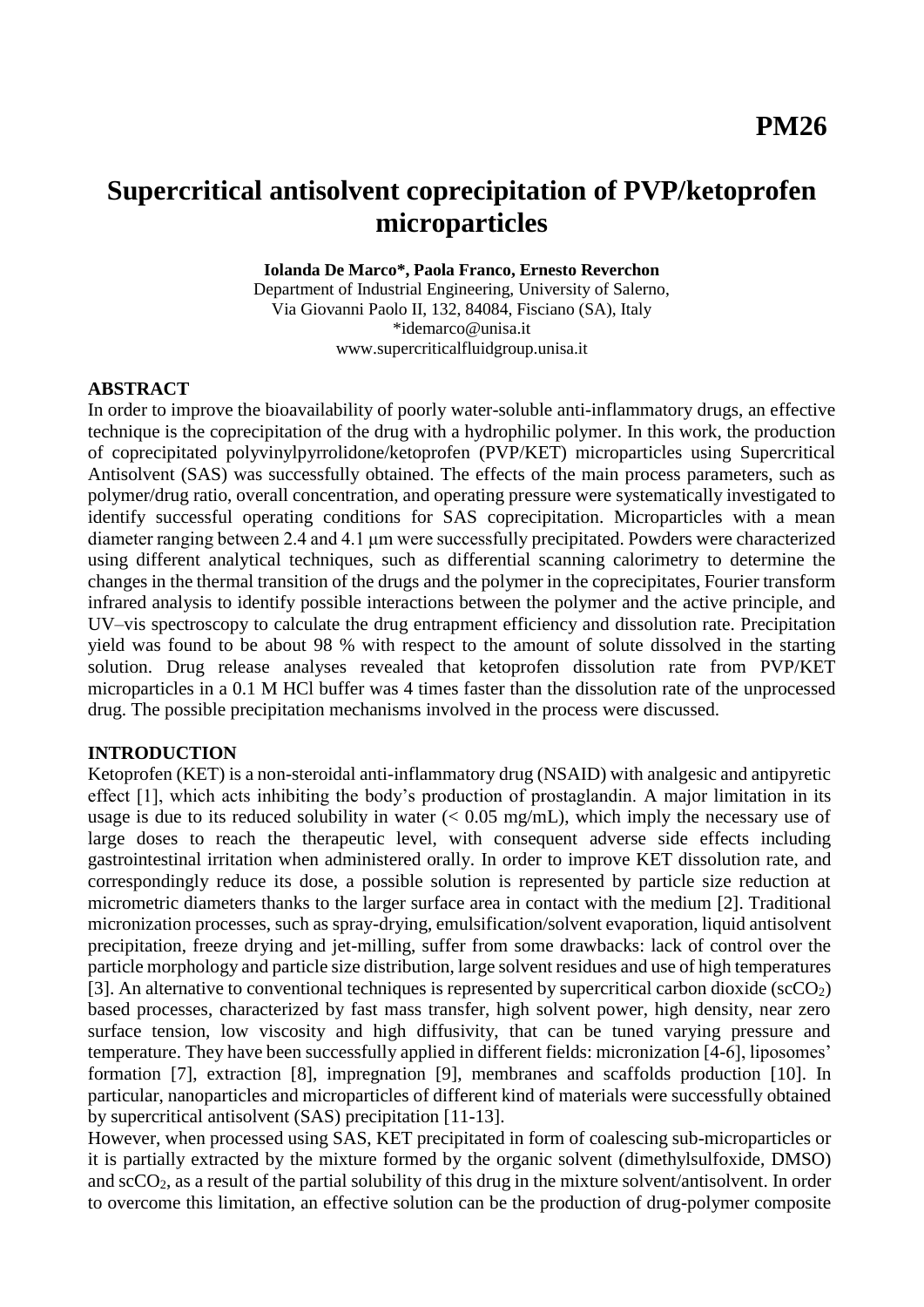microspheres, using a water soluble polymer in which the drug is entrapped. The fast solubilization of the polymer should release the drug in nanometric sub-microparticles obtaining an improvement of their bioavailability. Nevertheless, SAS coprecipitation is difficult to obtain, since the two compounds generally tend to precipitate separately. In SAS literature only few papers are devoted to coprecipitates formation and the results showed in these works are characterized by irregular and coalescing particles, with broad particle size distributions, low drug entrapment efficiency and, in some cases, questionable demonstration of the occurred coprecipitation [14-17]. Recently, Reverchon and co-workers obtained successful results in the production of composite microspheres Polyvinylpyrrolidone (PVP)/folic acid [18], PVP/ β-carotene [19] and PVP/corticosteroids [20], PVP/nimesulide [21], taking advantage of PVP ability to retard crystal growth [22].

In this work, KET coprecipitation with PVP is proposed. The following effects will be tested: polymer/drug ratio, overall concentration, and operating pressure. Samples will be characterized using different techniques in order to verify the occurred coprecipitation and the improvement of KET dissolution rate.

#### **MATERIALS, METHODS AND PROCEDURES**

Polyvinylpyrrolidone (PVP, average molecular weight 10 kg/mol), Ketoprofen (KET, purity  $\geq$  98 %) and Dimethylsulfoxide (DMSO, purity 99.5 %) were supplied by Sigma-Aldrich (Italy).  $CO<sub>2</sub>$  (purity 99 %) was purchased from Morlando Group s.r.l. (Italy). All materials were used as received.

The homemade SAS laboratory plant used for the experiments performed in this work consists of two high pressure pumps used to deliver the supercritical  $CO<sub>2</sub>$  and the liquid solution, respectively. The precipitator is a cylindrical vessel of 500 cm<sup>3</sup> internal volume (I.V.) (i.d. = 5 cm). The temperature control is assured by a PID controller connected with electrically thin bands and the pressure in the vessel is measured using a test gauge manometer and regulated by a micrometering valve. Carbon dioxide, after a preheating, is co-currently delivered through another port to the chamber. The liquid mixture is delivered to the precipitator through a thin wall 100  $\mu$ m internal diameter stainless steel nozzle. A stainless steel filter with a pore diameter of 0.1  $\mu$ m, located at the bottom of the precipitator, is used to collect the produced powder, allowing the  $CO<sub>2</sub>$ -solvent-solution to pass through. The liquid solvent is then recovered in a second collection vessel located downstream the micrometering valve, whose pressure is regulated by a backpressure valve. At the exit of the second vessel,  $CO<sub>2</sub>$  flow rate and the total quantity of antisolvent delivered, are measured by a rotameter and a dry test meter, respectively.

At the beginning of the SAS experiment,  $CO<sub>2</sub>$  is delivered to the precipitation vessel to reach the desired pressure; then, pure solvent is sent through the nozzle to obtain steady state composition conditions during the solute precipitation. At this point, the solvent flow is stopped and the liquid solution is delivered through the nozzle, producing the precipitation of the solute. At the end of the injection step, supercritical  $CO<sub>2</sub>$  continues to flow, to eliminate residual content of liquid solubilized in the supercritical antisolvent. If the final purge with pure  $CO<sub>2</sub>$  is not performed, the organic solvent contained in the fluid phase condenses during the depressurization step and can solubilize or modify the precipitates. At the end of the washing step,  $CO<sub>2</sub>$  flow is stopped, the precipitator is depressurized down to atmospheric pressure and the precipitated powder is collected for analysis.

Samples of the precipitated material were observed by a Field Emission Scanning Electron Microscope (FE-SEM, mod. LEO 1525, Carl Zeiss SMT AG, Oberkochen, Germany). Powder was dispersed on a Carbon tab previously stuck to an Aluminum stub (Agar Scientific, United Kingdom); then, was coated with Gold (layer thickness 250Å) using a sputter coater (mod. 108 A, Agar Scientific, Stansted, United Kingdom).

Particle size distribution (PSD) of the powders was measured from FE-SEM photomicrographs using the Sigma Scan Pro image analysis software (release 5.0, Aspire Software International Ashburn, VA). Approximately 1000 particles, taken at high enlargements and in various locations inside the precipitator, were analyzed in the elaboration of each particle size distribution. Histograms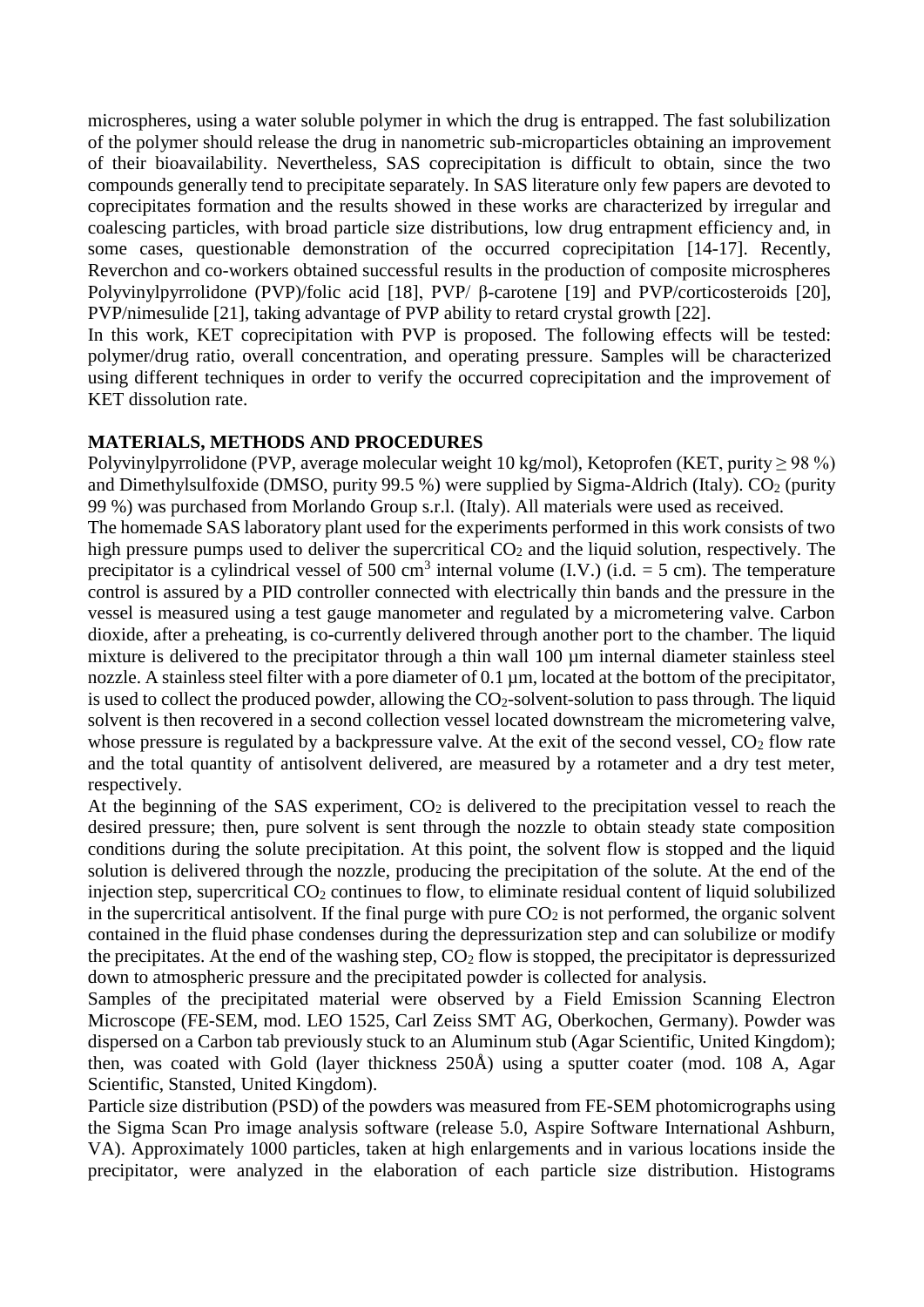representing the particle size distributions were fitted using Microcal Origin Software (release 8.0, Microcal Software, Inc., Northampton, MA).

The thermal behavior of samples was measured by a Differential Scanning Calorimeter (DSC, mod. TC11, Mettler-Toledo, Inc., Columbus, USA) using Mettler STARe system. Fusion temperature and enthalpy were previously calibrated with indium standard (melting point 156.6 °C, enthalpy of fusion 28.52 J/g). Powder samples (5  $\pm$  0.5 mg), prepared in duplicates, were accurately weighed, crimped into an aluminium pan and heated from 40 to 300 °C at 10 °C/min under a nitrogen purge (50 mL/min).

Fourier transform infrared (FT-IR) spectra were obtained via M2000 FTIR (MIDAC Co, Costa Mesa, CA), at a resolution of 0.5 cm−1. The scan wavenumber range was 4000–400 cm−1, and 16 scan signals were averaged to reduce the noise. The powder samples were ground and mixed thoroughly with potassium bromide (KBr) as infrared transparent matrix. KBr discs were prepared by compressing the powders in a hydraulic press.

Drug dissolution studies were performed using an UV/vis spectrophotometer (model Cary 50, Varian, Palo Alto, CA) at a wavelength of 262 nm. Accurately weighted samples containing KET were suspended in a HCl 0.1 M solution (pH 2.5), to simulate the gastric acidity. Each analysis was carried out in triplicate and the proposed curves are the mean profiles.

#### **RESULTS AND DISCUSSION**

All SAS experiments were performed using a  $CO<sub>2</sub>$  flow rate of 30 g/min and a solution flow rate of 1 mL/min. DMSO was used as the liquid solvent. The effect of PVP/KET w/w ratio, total concentration, and operating pressure was investigated. Each experiment was carried out in duplicate. Ketoprofen alone was first SAS processed at 90 bar, 40 °C and 20 mg/mL; i.e., near above the mixture critical point (MCP) of the system  $CO<sub>2</sub>/DMSO$ . KET precipitated in form of coalescing submicroparticles and it is partially extracted by the mixture formed by DMSO and  $\text{scCO}_2$ . PVP precipitated in form of well separated microparticles; therefore, this polymer represents a good candidate as carrier for SAS coprecipitates formation.

First of all, the influence of the operating pressure on particle morphology and mean size was investigated. The experiments were carried out fixing the temperature at 40 °C, the ratio PVP/KET at 20:1 and the total concentration at 20 mg/mL, since these process conditions are characterized by a high drug content in the starting solution. Three values of pressure were investigated: 90, 120 and 150 bar. In correspondence of all the pressures, spherical microparticles were obtained, as shown in Figure 1, where two exemplificative SEM images are reported.



**Figure 1.** PVP/KET microparticles obtained at different pressures.

The effect of the overall concentration of the solutes in DMSO was studied in SAS experiments performed at 90 bar, 40 °C and fixing PVP/KET at 20:1. The overall concentration was varied in the range 10-100 mg/mL. At 10 mg/mL, coalescing microparticles (with a mean diameter of the single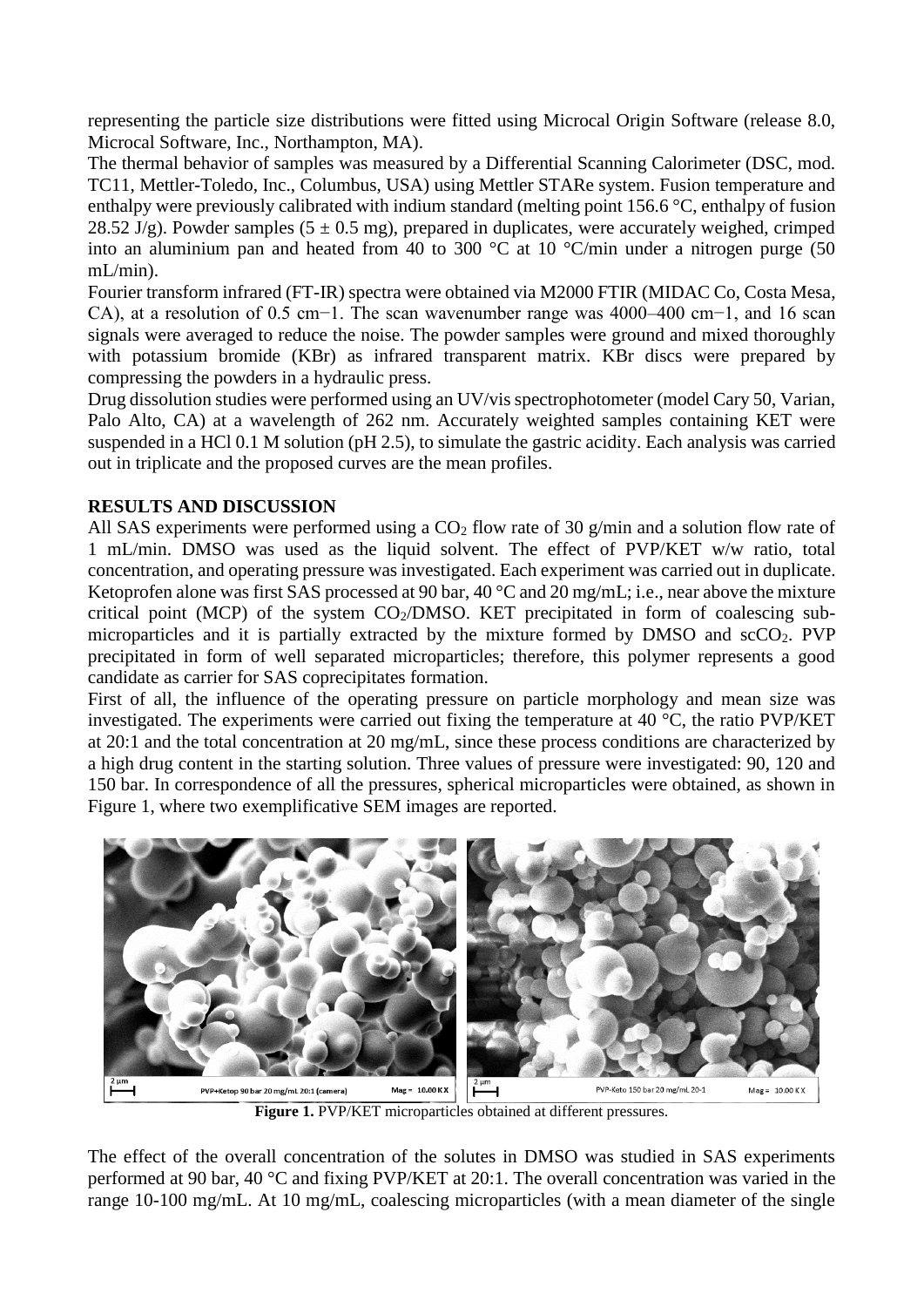particle equal to 3.1 µm) were obtained; at 20 and 50 mg/mL, well separated microparticles with a mean diameter in the range 3.6-3.8 µm were obtained; in the end, at 100 mg/mL, irregular crystals were obtained. This effect was attributed to the plasticizer effect of PVP, detectable at high concentrations. The effect of concentration on the mean size and distribution is shown in Figure 2.



**Figure 2.** Particle size distributions of PVP/KET particles precipitated from DMSO at 90 bar, 40 °C, 20:1 at different concentrations.

The last set of experiments was carried out varying the polymer/drug ratio from 3:1 to 20:1, at 90 bar, 40 °C, fixing the overall solute concentration at 50 mg/mL. In all the cases, well separated microparticles are obtained; increasing the polymer/drug ratio, the particle mean size increased and the particle size distributions enlarged. These results are detectable in Figure 3, where a SEM image and the particle size distributions are reported.



**Figure 3.** SEM image and particle size distributions of PVP/KET particles precipitated from DMSO at 90 bar, 40 °C, 50 mg/mL at different polymer/drug ratios.

Differential scanning calorimetry (DSC) analyses were performed on the unprocessed drug, the polymer and SAS processed PVP/KET, to determine the changes in the thermal transition of the drug and the polymer in the coprecipitates. DSC thermograms revealed that: the unprocessed drug shows an endothermic peak in correspondence of about 93 °C; unprocessed PVP shows a broad endothermic peak ranging from 80 to 110 °C; SAS processed PVP/KET in correspondence of 3/1 and 10/1 ratios do not show the peak characteristic of the drug. Probably, this behavior can be ascribable to the fact that the polymeric matrix containing the drug is amorphous. Fourier transform infrared (FT-IR) analyses were performed to identify possible interactions between the drug and the carrier in the coprecipitates. FT-IR spectra of the unprocessed drug and PVP, physical mixture PVP/KET 10/1 and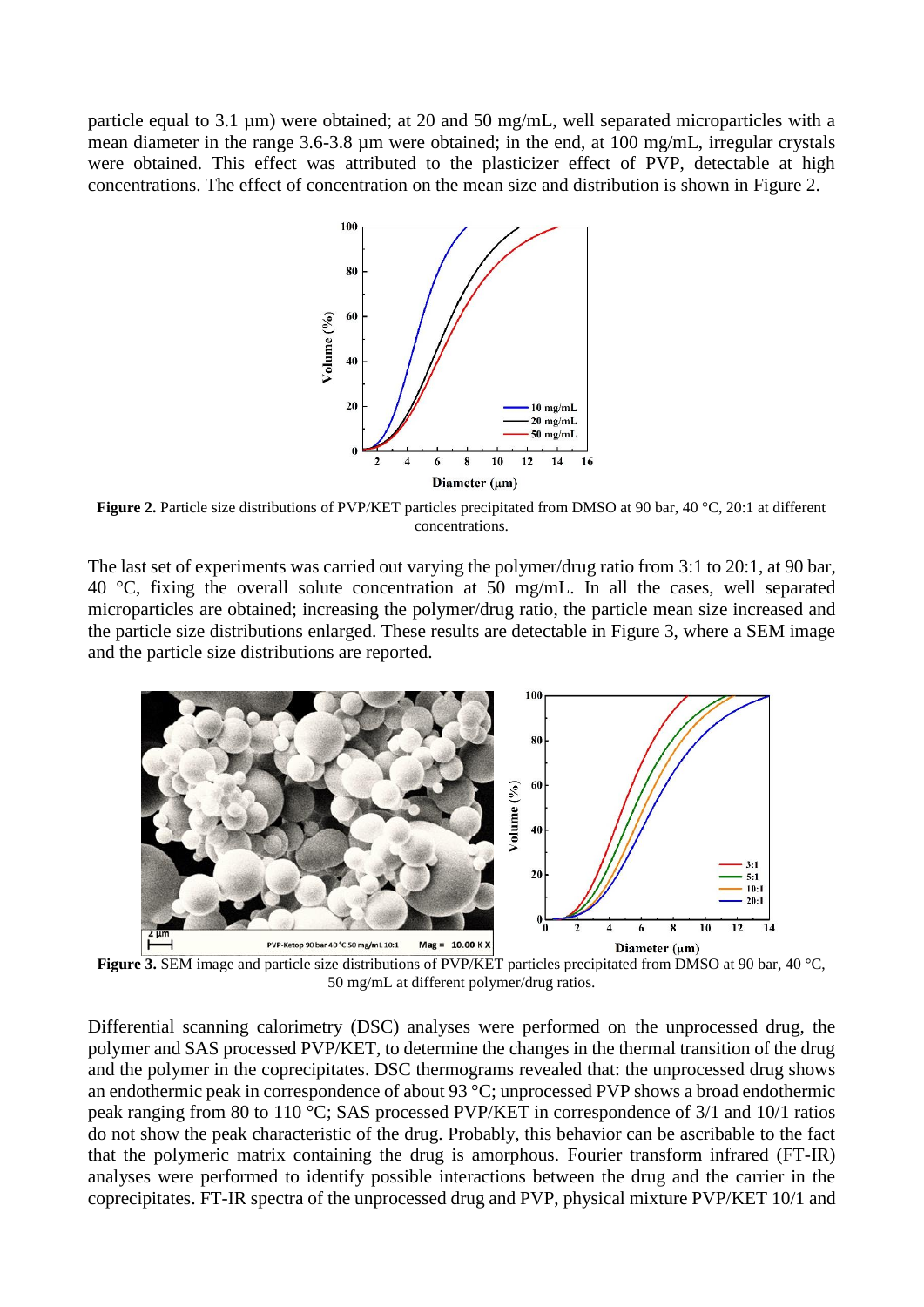SAS processed PVP/KET 10/1 were determined. The spectrum of the unprocessed drug shows characteristic absorption bands in the range 1600-1700 cm<sup>-1</sup> related to the stretching vibration of C=O carbonyl groups, two characteristic absorption bands at 1440 and 1370 cm<sup>-1</sup> related to stretching vibration of the C–H group. The spectrum of PVP shows a characteristic absorption band at 1653 cm-<sup>1</sup> which belongs to the stretching vibration of C=O groups, a C–H stretching vibration at 2873 cm<sup>-1</sup> and a  $-OH$  stretching vibration at 3469 cm<sup>-1</sup>. The spectra of the physical mixture PVP/KET and of processed PVP/KET powder show the same characteristic bands this result suggests the presence of both the compounds in the samples, but does not indicate the existence of a well-defined interaction between them. To demonstrate the successful coprecipitation of the drug and the polymer and the improvement of KET dissolution rate, drug release tests were performed using UV-vis spectroscopy analyses. The unprocessed KET achieves the 90% release in 6 hours, the physical mixture PVP/KET 10/1 achieves the 90% release in 4 hours, whereas the SAS coprecipitate completes the 90% dissolution in 85 minutes. Summarizing this result, it is possible to observe that the unprocessed KET and its physical mixture with PVP show similar dissolution behavior, whereas PVP/KET coprecipitate shows a very fast dissolution, equal to 4.2 times faster!

#### **CONCLUSIONS**

In this work, it was demonstrated that it is possible to enhance KET dissolution rate using SAS in which PVP is used as carrier and selected operating conditions are employed. Indeed, PVP/KET spherical microparticles with improved bioavailability were produced. This result is very interesting: in this way, it is possible to optimize the amount of drug to be administered in patients, avoiding the side effects caused by high dosages.

### **ACKNOWLEDGEMENTS**

The authors acknowledge Dr. Mirko D'Auria for his help in performing the experiments reported in this work. The financial support of MIUR (Italian Ministry of Scientific Research) is also acknowledged.

## **REFERENCES**

[1] KANTOR T.G., Ketoprofen: a review of its pharmacologic and clinical properties, Pharmacotherapy, Vol. 6(3), 1986, p. 93.

[2] SAFFARI M., EBRAHIMI A., LANGRISH T., A novel formulation for solubility and content uniformity enhancement of poorly water-soluble drugs using highly-porous mannitol, European Journal of Pharmaceutical Sciences, Vol. 83, 2016, p. 52.

[3] WANG W., LIU G., WU J., JIANG Y., Co-precipitation of 10-hydroxycamptothecin and poly (1lactic acid) by supercritical CO2 anti-solvent process using dichloromethane/ethanol co-solvent, The Journal of Supercritical Fluids, Vol. 74, 2013, p. 137.

[4] COUTO R., ALVAREZ V., TEMELLI F., Encapsulation of Vitamin B2 in solid lipid nanoparticles using supercritical CO<sub>2</sub>, The Journal of Supercritical Fluids, Vol. 120, Part 2, 2017, p. 432.

[5] PROSAPIO V., REVERCHON E., DE MARCO I., Antisolvent micronization of BSA using supercritical mixtures carbon dioxide + organic solvent, The Journal of Supercritical Fluids, Vol. 94, 2014, p. 189.

[6] REVERCHON E., ADAMI R., DE MARCO I., LAUDANI C.G., SPADA A., Pigment Red 60 micronization using supercritical fluids based techniques, The Journal of Supercritical Fluids, Vol. 35(1), 2005, p. 76.

[7] CAMPARDELLI R., TRUCILLO P., REVERCHON E., A supercritical fluid-based process for the production of fluorescein-loaded liposomes, Industrial and Engineering Chemistry Research, Vol. 55(18), 2016, p. 5359.